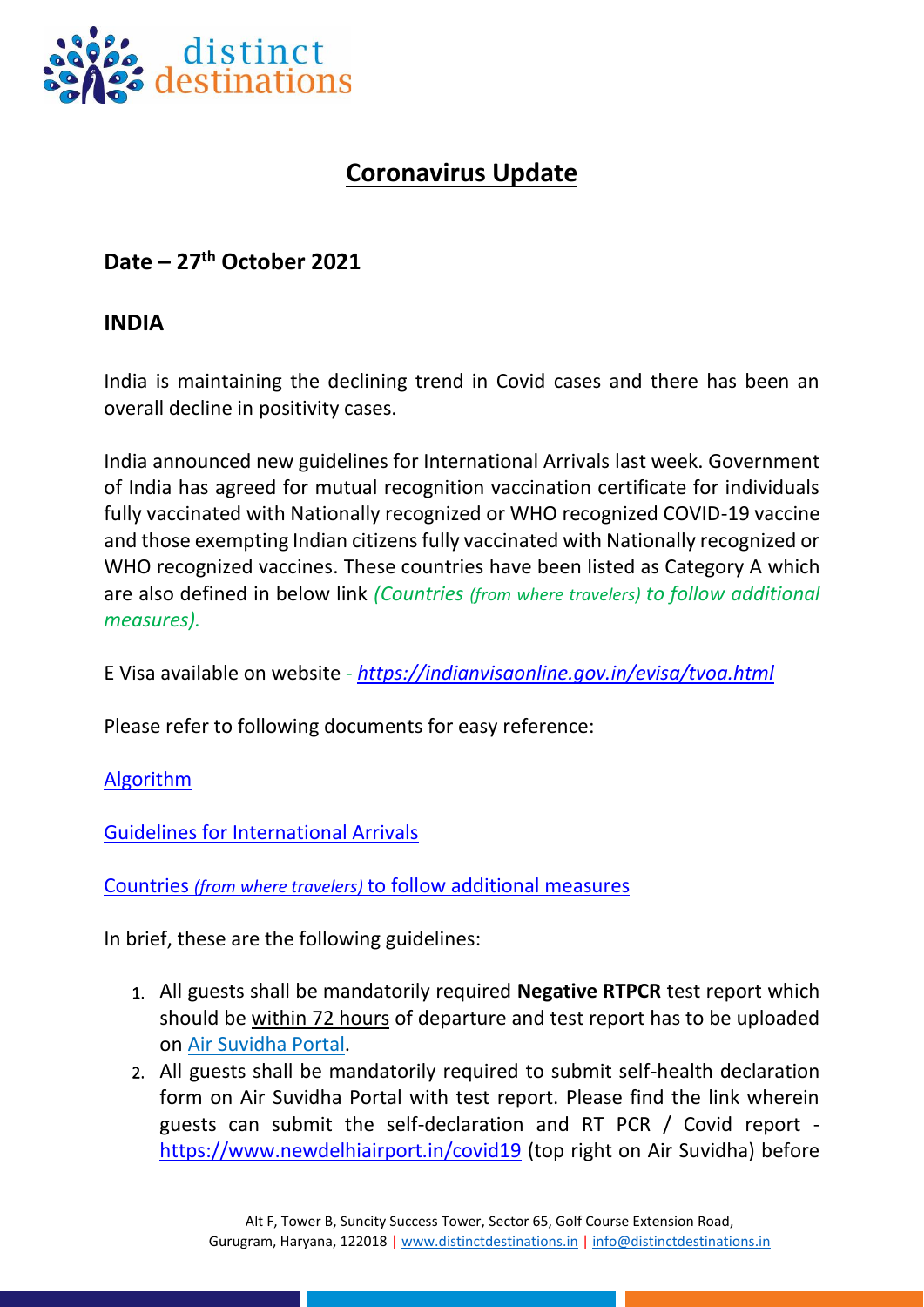

the scheduled travel and will be required to declare their travel history (of past 14 days).

- 3. All guests are required to submit online declaration with respect to authenticity of the report and to abide by the decision of the government authority to undergo self-health monitoring for 14 days or as warranted.
- 4. At Delhi airport, on arrival RTPCR test will be conducted once again at the designated area and exit the airport. Travelers from specified Countries at risk [as mentioned above] will follow the protocol as detailed below:
	- a. If traveler is coming from a Country with which India has reciprocal arrangements for mutual acceptance of WHO approved COVID-19 vaccines **(Category A):**
		- i. **If fully vaccinated\*:** They shall be allowed to leave the airport and shall self-monitor their health for 14 days' post arrival.
		- ii. **If partially/not vaccinated:** The travelers need to undertake the following measures:
			- 1. Submission of sample for post-arrival COVID-19 test at the point of arrival after which they will be allowed to leave the airport,
			- 2. Home quarantine for 7 days,
			- 3. Re-test on the  $8<sup>th</sup>$  day of arrival in India and if negative, further self-monitor of their health for next 7 days.
	- b. If traveler is coming from a Country excluding those covered under **Category A**, they would be required to undergo the measures as mentioned in para-a (ii) above, irrespective of their COVID-19 vaccination status.

The active COVID-19 cases in India comprise 0.48 per cent of the total infections, the lowest since March 2020 -- the active caseload at present is 162,661. The national COVID-19 recovery rate was recorded at 98.19 per cent, highest since March 2020. Meanwhile, India's cumulative COVID vaccination coverage has exceeded 1 Billion of landmark.

The number of corona virus cases in India is now as follows:

| <b>OVCHAIL DATA TODAYICA OIL 27</b><br><b>ULLUNLI</b> |                     |                  |               |
|-------------------------------------------------------|---------------------|------------------|---------------|
| <b>Total Cases</b>                                    | <b>Active Cases</b> | <b>Recovered</b> | <b>Deaths</b> |
| 34,215,653                                            | 162,661             | 33,597,339       | 455,653       |

**Overall Data** *(Updated on 27th October)*